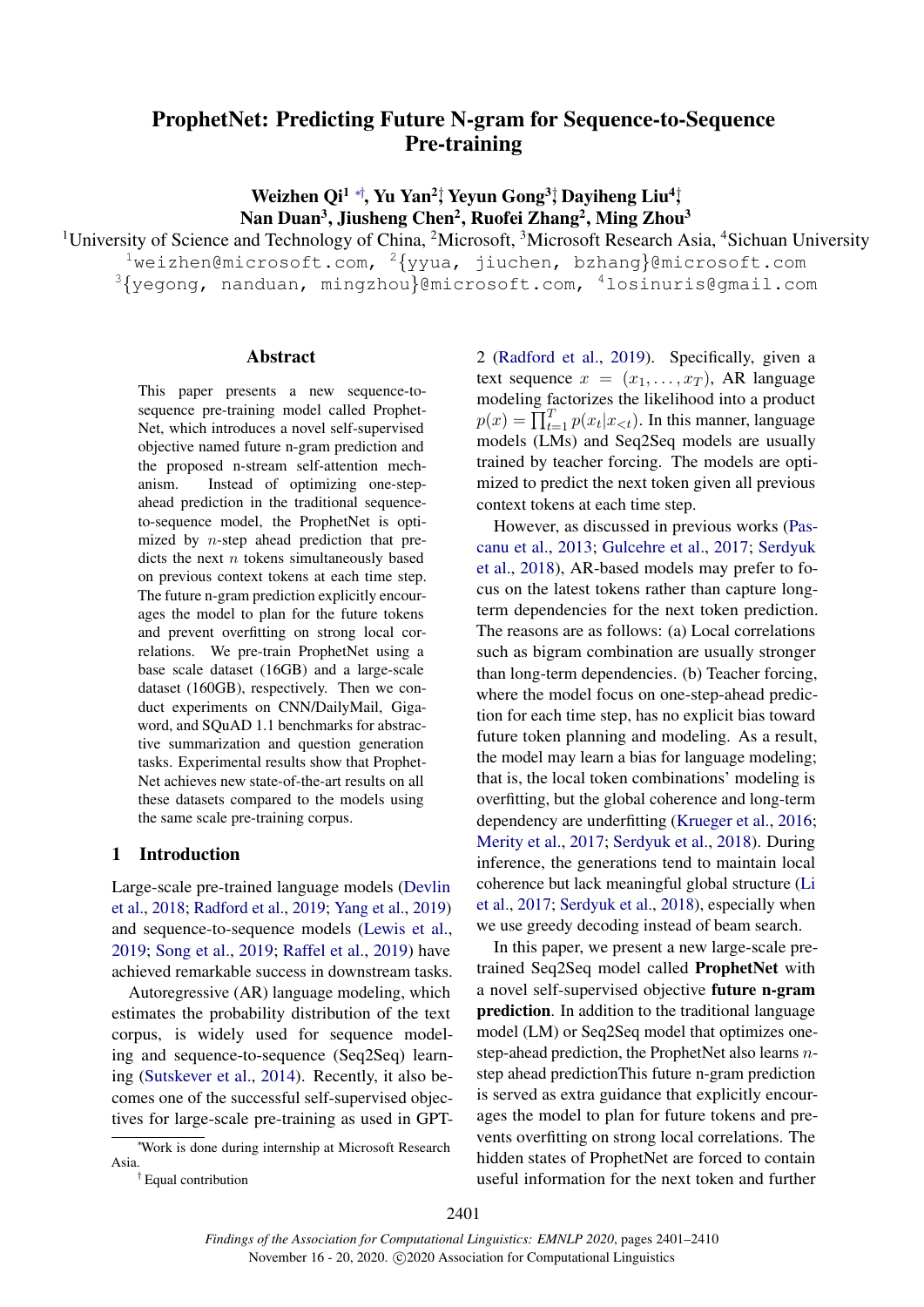help predict multiple future tokens.

There are two goals when designing ProphetNet: (a) the model should be able to simultaneously predict the future n-gram at each time step in an efficient way during the training phase, and (b) the model can be easily converted to predict the next token only as original Seq2Seq model for inference or fine-tuning phase. To achieve that, we extend the two-stream self-attention proposed in XLNet (Yang et al., 2019) to n-stream self-attention. Prophet-Net contains a main stream self-attention, which is the same as the self-attention in the original Transformer. Besides, we introduce  $n$  extra self-attention predicting streams for future n-gram prediction, respectively. During training, the  $i$ -th predicting stream attends to the main stream's hidden states to predict the next  $i$ -th future token, which guarantees every  $n$  continuous tokens in the target sequence are trained to predict at one time step. Since the main stream parameters are shared with every predicting stream, we can disable the n-stream selfattention during inference. Only the next first token is predicted for each time step, which is same as the original Transformer Seq2Seq model.

For experiments, we use the proposed future ngram prediction with the mask based auto-encoder denoising task (Song et al., 2019; Lewis et al., 2019) which has been proved to be effective for Seq2Seq pre-training as compared in Raffel et al. (2019) for ProphetNet pre-training. We use two scale pre-trained datasets to pre-train ProphetNet, respectively: the base scale (16GB) dataset as used in BERT (Devlin et al., 2018), and the large scale (160GB) similar to BART (Lewis et al., 2019). The pre-trained ProphetNet is further fine-tuned on several NLG tasks. Experimental results show that ProphetNet has achieved the best performance on CNN/DailyMail, Gigaword, and SQuAD 1.1 question generation tasks compared to the models using the same base scale pre-training dataset. For the large scale dataset pre-training experiment, ProphetNet achieves new state-of-the-art results on CNN/DailyMail and Gigaword, using only about 1/3 pre-training epochs of BART and about 1/5 pre-training corpus of T5 (Raffel et al., 2019) and PEGASUS (Zhang et al., 2019).

### 2 ProphetNet

We propose a new Seq2Seq pre-training model called ProphetNet, which is based on Transformer (Vaswani et al., 2017) encoder-decoder ar-

chitecture. Compared to the original Transformer Seq2Seq model, ProphetNet introduces three modifications: (a) The novel self-supervised objective called future n-gram prediction as described in § 2.2. (b) The n-stream self-attention mechanism as described in § 2.3. (c) The mask based autoencoder denoising task for Seq2Seq pre-training as described in  $\S$  2.4. Figure 1 shows the architecture of ProphetNet. Before we describe our model in detail, we first introduce the notations and sequence-to-sequence learning.

### 2.1 Sequence-to-Sequence Learning

Given a text sequence pair  $(x, y)$ , x  $(x_1, \ldots, x_M)$  is the source sequence with M tokens, and  $y = (y_1, \ldots, y_T)$  is the target sequence with  $T$  tokens. The Seq2Seq model aims to model the conditional likelihood  $p(y|x)$ , which can be further factorized into a product  $p(y|x) = \prod_{t=1}^{T} p(y_t|y_{< t}, x)$  according to the chain rule, where  $y_{< t}$  denotes the proceeding tokens before the position  $t$ . In general, the Seq2Seq model employs an encoder that aims to encode the source sequence representations and a decoder that models the conditional likelihood with the source representations and previous target tokens as inputs. Teacher forcing is usually used for model training. The model is optimized to predict the next target token  $y_t$  given the previous golden context tokens  $y_{< t}$  and x at each time step.

### 2.2 Future N-gram Prediction

ProphetNet mainly changes the original Seq2Seq optimization of predicting next single token as  $p(y_t|y_{<};,x)$  into  $p(y_{t:t+n-1}|y_{<};,x)$  at each time step t, where  $y_{t:t+n-1}$  denotes the next continuous  $n$  future tokens. In other words, the next  $n$  future tokens are predicted simultaneously.

Based on Transformer Seq2Seq architecture, ProphetNet contains a multi-layer Transformer encoder with the multi-head self-attention mechanism (Vaswani et al., 2017) and a multi-layer Transformer decoder with the proposed multi-head nstream self-attention mechanism. Given a source sequence  $x = (x_1, \ldots, x_M)$ , ProphetNet encodes the  $x$  into a sequence representation, which is the same as the original Transformer encoder:

$$
H_{\text{enc}} = \text{Encoder}(x_1, \dots, x_M), \tag{1}
$$

where  $H_{\text{enc}}$  denotes the source sequence representations. On the decoder side, instead of predicting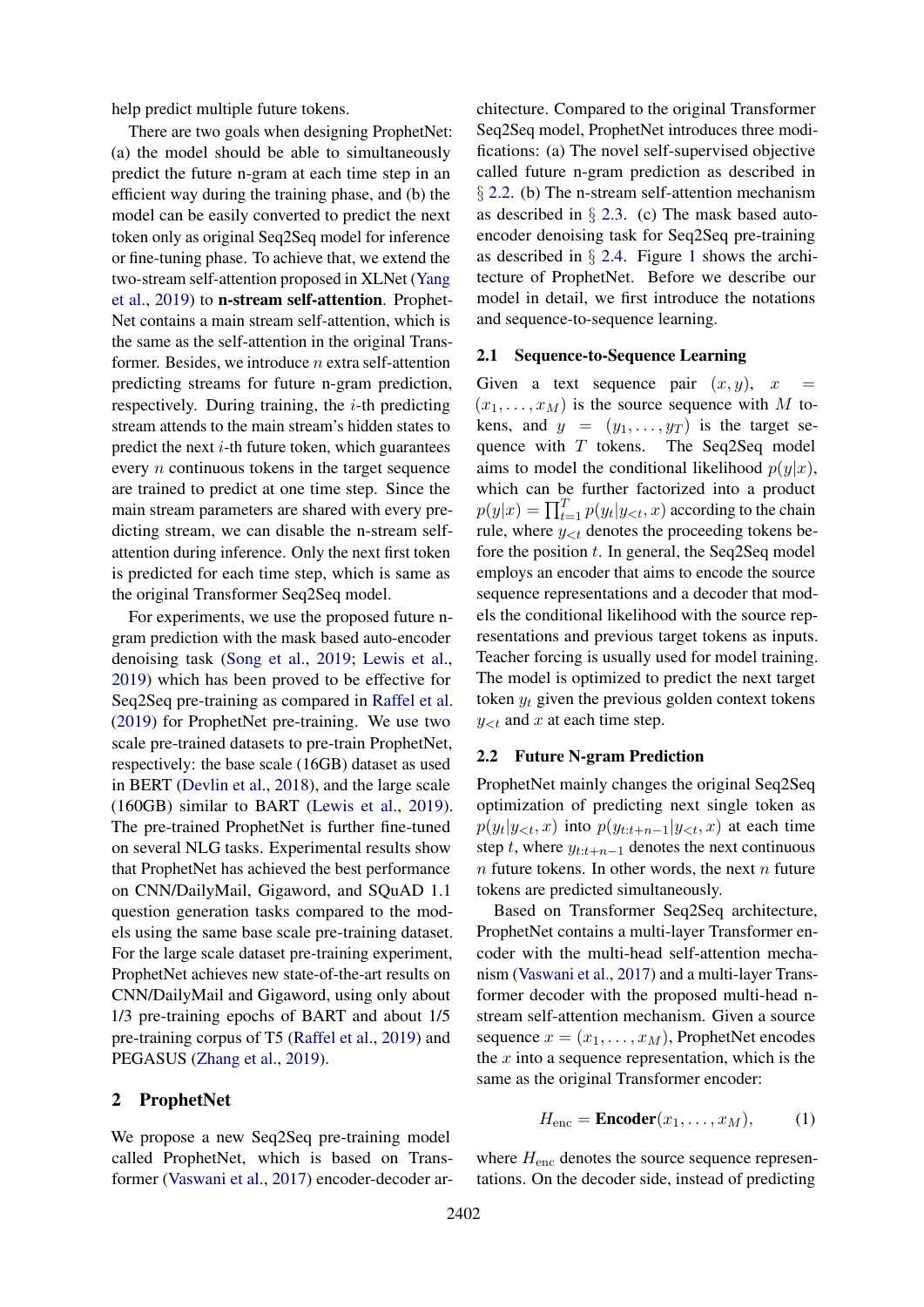

Figure 1: The architecture of ProphetNet. For simplicity, we take bigram  $(n = 2)$  as an example to introduce ProphetNet, whose modeling target is  $p(y_t, y_{t+1}|y_{< t}, x)$  for each time step. The left part shows the encoder of the ProphetNet which is the same as the original Transformer encoder. The right part presents the decoder of the ProphetNet which incorporates the proposed n-stream self-attention. For Seq2Seq pre-training, we present the example of inputs and outputs of the mask based auto-encoder denoising task. The token "" represents the mask symbol [M]. Note that each  $x_i$  and  $y_i$  are the same in this task. The layer normalization and residual connection are ignored.

only the next token at each time step, ProphetNet decoder predicts  $n$  future tokens simultaneously as we mentioned above:

$$
p(y_t|y_{<};,x),\ldots,p(y_{t+n-1}|y_{\n(2)
$$

where the decoder outputs  $n$  probability at each time step. The future n-gram prediction objective can be further formalized as

$$
\mathcal{L} = -\sum_{j=0}^{n-1} \alpha_j \cdot \left( \sum_{t=1}^{T-j} \log p_{\theta}(y_{t+j}|y_{< t}, x) \right)
$$
\n
$$
= -\alpha_0 \cdot \left( \sum_{t=1}^T \log p_{\theta}(y_t|y_{< t}, x) \right)
$$
\n
$$
- \sum_{j=1}^{n-1} \alpha_j \cdot \left( \sum_{t=1}^{T-j} \log p_{\theta}(y_{t+j}|y_{< t}, x) \right). \tag{3}
$$
\n
$$
\text{future n-gram loss}
$$

The above future n-gram prediction objective can be seen to consist of two parts: (a) the conditional

LM loss which is the same as the original teacher forcing, and (b) the  $n - 1$  future token prediction losses which force the model to predict the future target tokens. The future n-gram prediction loss explicitly encourages the model to plan for future token prediction and prevent overfitting on strong local correlations.  $\alpha_i$  is set to balance the weights between the traditional language modeling and future n-gram prediction. For now we set the  $\alpha_i$  with a power attenuation function as:

$$
\alpha_j = \frac{\gamma^j}{\sum_{i=0}^{n-1} \gamma^i},\tag{4}
$$

where the  $\gamma$  is the attenuation coefficient.

#### 2.3 N-Stream Self-Attention

Ideally, we want the ProphetNet decoder to meet two requirements described in the introduction: trained to predict future n-grams simultaneously and easily disable them in inference. In addition to the masked multi-head self-attention (Vaswani et al., 2017) of the original transformer decoder, which is called main stream self-attention, the nstream self-attention mechanism incorporates  $n$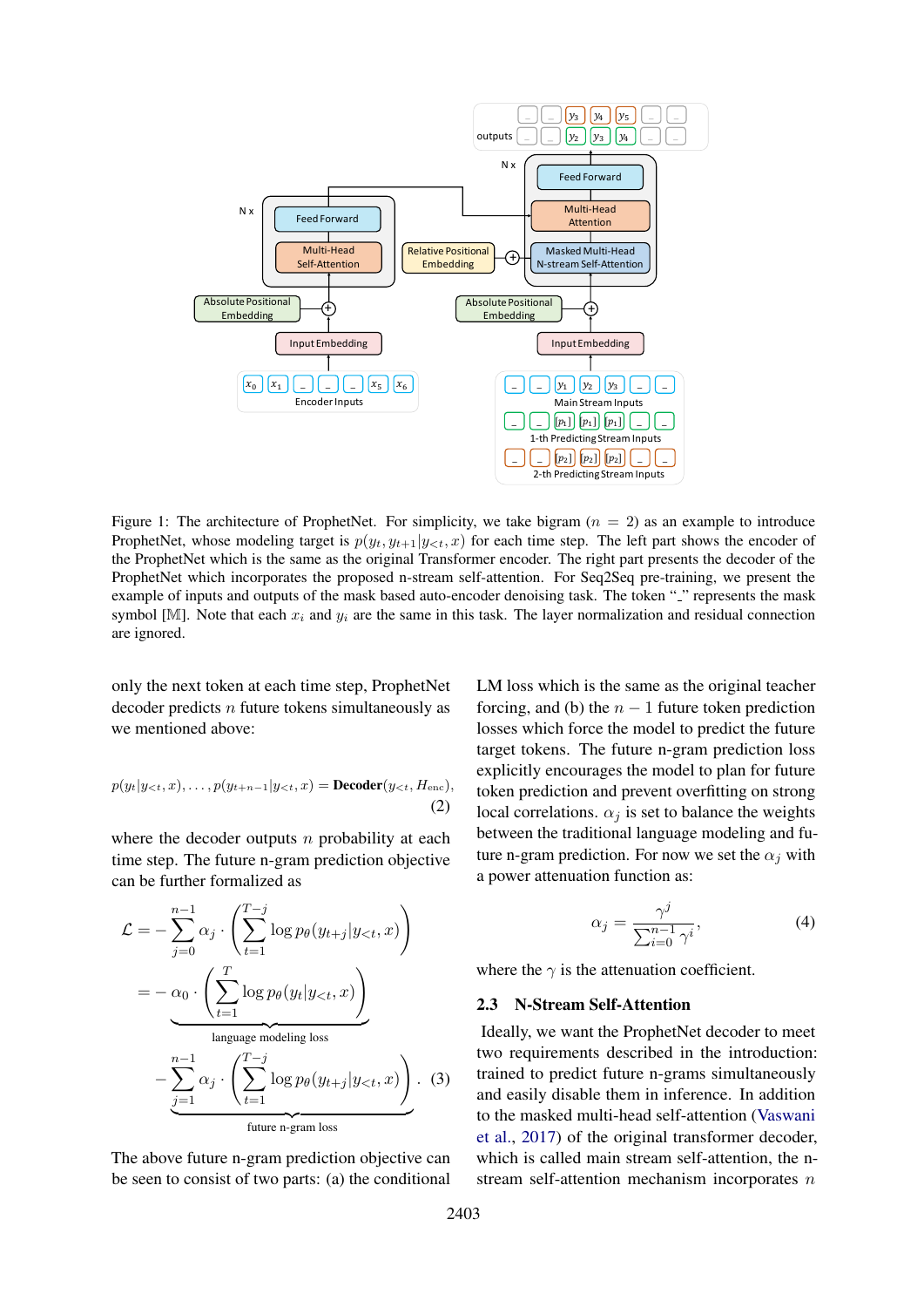

Figure 2: N-stream self-attention mechanism which contains a main stream self-attention and n predicting stream self-attention. For simplicity sake, we take 2-stream self-attention ( $n = 2$ ) as an example here. Figure (a) presents the attention process of the main stream self-attention. Figure (b) and Figure (c) show the attention process of 1-st predicting stream and 2-nd predicting stream, respectively.

extra self-attention predicting streams to predict next n continuous future tokens respectively at each time step. To be concrete, the  $i$ -th predicting stream is responsible for modeling the probability  $p(y_{t+i-1}|y_{<};,x).$ 

The n-stream self-attention mechanism is shown in Figure 2. In this example,  $h$  stream is the main stream, q stream and s stream are the next 1st and 2nd token predicting stream. As shown in Figure 2 (a), the attention mechanism of the main stream is the same as the masked multi-head self-attention in the traditional Transformer decoder, where a lower triangular matrix is set to control that each position can only attend to their previous tokens:

$$
H^{(k+1)} = \text{MultiHead}(H^{(k)}, H^{(k)}, H^{(k)}), \quad (5)
$$

here we use  $H^k = (h_0^{(k)})$  $\binom{k}{0}, \ldots, \binom{k}{T}$  to denote the sequence of the  $k$ -th layer hidden state of the main stream. Implement of MultiHead can be referenced to Transformer (Vaswani et al., 2017).

The  $i$ -th predicting stream predicts the next  $i$ -th token based on the previous main stream hidden states at each time step. In other words, the ith predicting stream predicts the  $y_t$  based on the previous tokens  $y_{\leq t-i+1}$ . In this bigram ( $n = 2$ ) example, Figure 2 (b) shows the 1-st predicting stream and its hidden state is calculated as:

$$
g_{t-1}^{(k+1)} = \text{MultiHead}(g_{t-1}^{(k)}, H_{\n
$$
(6)
$$
$$

where  $g_{t-1}^{(k+1)}$  $t_{t-1}^{(k+1)}$  denotes the  $k + 1$ -th layer hidden state of the 1-st predicting stream at time step  $t-1$ , and ⊕ denotes concatenation operation. To calculate  $g_{t-1}^{(k+1)}$  $_{t-1}^{(k+1)}, g_{t-1}^{(k)}$  $t_{t-1}^{(k)}$  is taken as the attention query while the attention value and key are previous  $t$ hidden states of the main stream. Besides we take  $g_{t-}^{(k)}$  $t_{t-1}^{(k)}$  as attention value and key to make the  $g_{t-1}^{(k+1)}$  $t-1$ 

be position-aware. The  $g_{t-1}^{(k+1)}$  $t_{t-1}^{(k+1)}$  is finally used to predict  $y_t$ .

Similarly, the hidden state of the 2-nd predicting stream is calculated by:

$$
s_{t-1}^{(k+1)} = \text{MultiHead}(s_{t-1}^{(k)}, H_{< t}^{(k)} \oplus s_{t-1}^{(k)}, H_{< t}^{(k)} \oplus s_{t-1}^{(k)}),
$$
\n
$$
\tag{7}
$$

where  $s_{t-1}^{(k+1)}$  $\binom{k+1}{t-1}$  denotes the  $k + 1$ -th layer hidden state of the 2-nd predicting stream at time step  $t-1$ , which will be finally used to predict  $y_{t+1}$ . Although the calculations of  $g_{t-1}$  for  $y_t$  prediction and  $s_{t-1}$  for  $y_{t+1}$  prediction are very similar, they are distinguished by different initialization tokens, absolute position embedding, and relative positional calculations.

We share the parameters of each predicting stream and main stream during training. Therefore, we can easily convert the ProphetNet decoder to the traditional Transformer decoder by disabling all the predicting streams during inference or finetuning. Besides, since each predicting stream is initialized with special tokens rather than the previous token, we combine the absolute positional embedding and T5 (Raffel et al., 2019) proposed bucket relative positional calculation to enhance the positional information in our decoder.

### 2.4 Seq2Seq Pre-training on Denoising Task

We pre-train the ProphtNet on the large-scale unlabeled text corpus with the auto-encoder denoising task widely used for Seq2Seq pre-training (Song et al., 2019; Lewis et al., 2019; Raffel et al., 2019).

This paper uses token span masking as our denoising task, which is the same as the MASS (Song et al., 2019). As shown in Figure 1, we mask out some token spans of the original text as the encoder input, and the model learns to recover the masked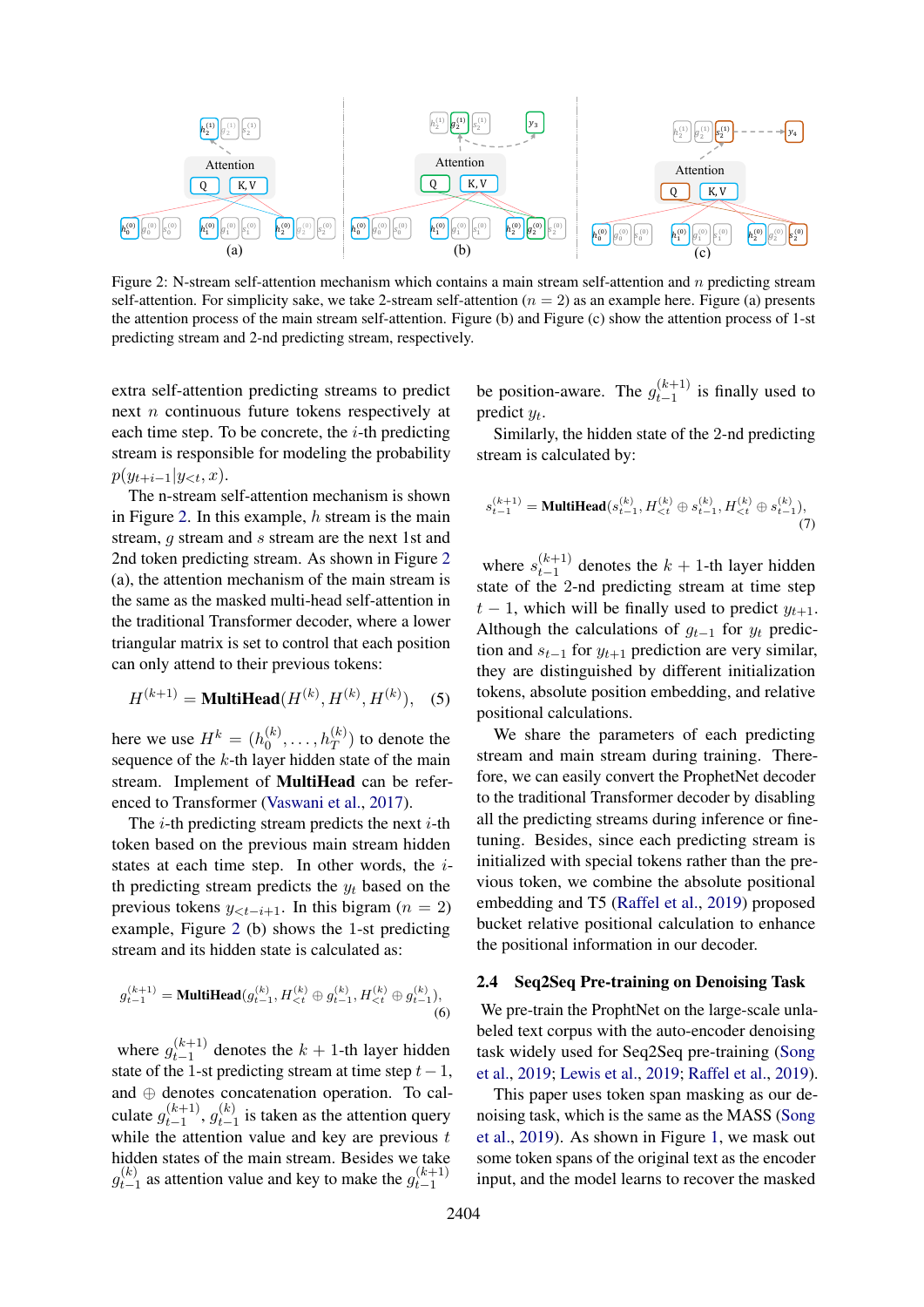tokens. Besides, unlike MASS learns to recover one next token at each time step, ProphetNet learns to recover the next  $n$  future tokens within each masked token span.

### 3 Experiments and Results

In this section, we describe the experimental details and results. We first describe the details of Prophet-Net pre-training in  $\S$  3.1. Then we fine-tune the ProphetNet on two downstream NLG tasks, including text summarization as described in § 3.2 and question generation as reported in § 3.3. We report the experiment of large-scale pre-training in § 3.4. Results without pre-training are compared in § 3.5. We set predicting future gram length into 2 according to the analysis in § 3.6.

### 3.1 ProphetNet Pre-training

Model Configuration Our model is based on Transformer (Vaswani et al., 2017) encoderdecoder structure. We pre-train the ProphetNet, which contains a 12-layer encoder and 12-layer decoder with 1024 embedding/hidden size and 4096 feed-forward filter size. The batch size and training steps are set to 1024 and 500K, respectively. We use Adam optimizer (Kingma and Ba, 2015) with a learning rate of  $3 \times 10^{-4}$  for pre-training. The implement of ProphetNet is also uploaded in the attachment. Considering the training cost, we set the  $n$  to be 2 for ProphetNet in the following experiments. Further discussions are shown in § 3.6.

Pre-Training Dataset Following BERT (Devlin et al., 2018), we use BookCorpus (Zhu et al., 2015) and English Wikipedia (16GB in total) to pre-train ProphetNet. We pre-train ProphetNet on this 16GB dataset with 16×32GB NVIDIA V100 GPUs. Note that we also pre-train ProphetNet on a larger scale dataset described in § 3.4.

Pre-Training Setting The input length of ProphetNet is set to 512. We randomly mask a continuous span in every 64 tokens. 80% of the masked tokens are replaced by [M], 10% replaced by random tokens, and 10% unchanged. The masked length is set to 15% of the total number of tokens. Considering the computational cost, we follow MASS (Song et al., 2019), where the decoder only predicts the masked fragment. The attenuation coefficient  $\gamma$  is set to 1.0.

### 3.2 Fine-tuning on Text Summarization

As a typical NLG task, abstractive text summarization aims to generate a short and fluent summary of a long text document. We fine-tune and evaluate ProphetNet on the two widely used text summarization datasets: (a) the non-anonymized version of the CNN/DailyMail dataset (See et al., 2017), and (b) Gigaword corpus (Rush et al., 2015).

CNN/DailyMail We use Adam optimizer (Kingma and Ba, 2015) with a peak learning rate  $1 \times 10^{-4}$ . The batch size, warmup steps, and the total fine-tune epoch are set to 512, 1000, and 10. We limit the length of the output to between 45 and 110 tokens with a 1.2 length penalty during inference. We set beam size to 5 and remove the duplicated trigrams in beam search (Fan et al., 2017).

We compare our ProphetNet against following baselines: LEAD-3 (Nallapati et al., 2016) which takes the first three sentences as the summary; PT-GEN (See et al., 2017) which is Seq2Seq model incorporated with the pointer-generator network; PTGEN+Coverage (See et al., 2017) which introduce a coverage mechanism to PTGEN; Bottom-Up (Gehrmann et al., 2018) which employs a bottom-up content selector based on Seq2Seq model; S2S-ELMo (Edunov et al., 2019) which uses the pre-trained ELMo (Peters et al., 2018) representations. Besides, we also compare our method with several pre-training based strong baselines: BERTSUMABS (Liu and Lapata, 2019), MASS (Song et al., 2019), and UniLM (Dong et al., 2019). These pre-training-based strong baselines are all pre-trained on the same 16GB Book-Corpus + English Wikipedia dataset as ProphetNet.

Following See et al. (2017), we report the F1 scores of ROUGE-1, ROUGE-2 and ROUGE-L (Lin, 2004). Du et al. (2017) The results are presented in Table 1. From the results, we can see that the ProphetNet achieves the best performances on all metrics.

Gigaword We use Adam optimizer with a peak learning rate  $1 \times 10^{-4}$ . The batch size is set to 128 and warm up steps to 1000. We fine-tune model 10 epochs with future bigram prediction training. During inference, we set the length penalty to 1.0 and beam size to 4. We set the hyper-parameters according to the performance on the dev set.

We compare our ProphetNet against following baselines: OpenNMT (Klein et al., 2017) which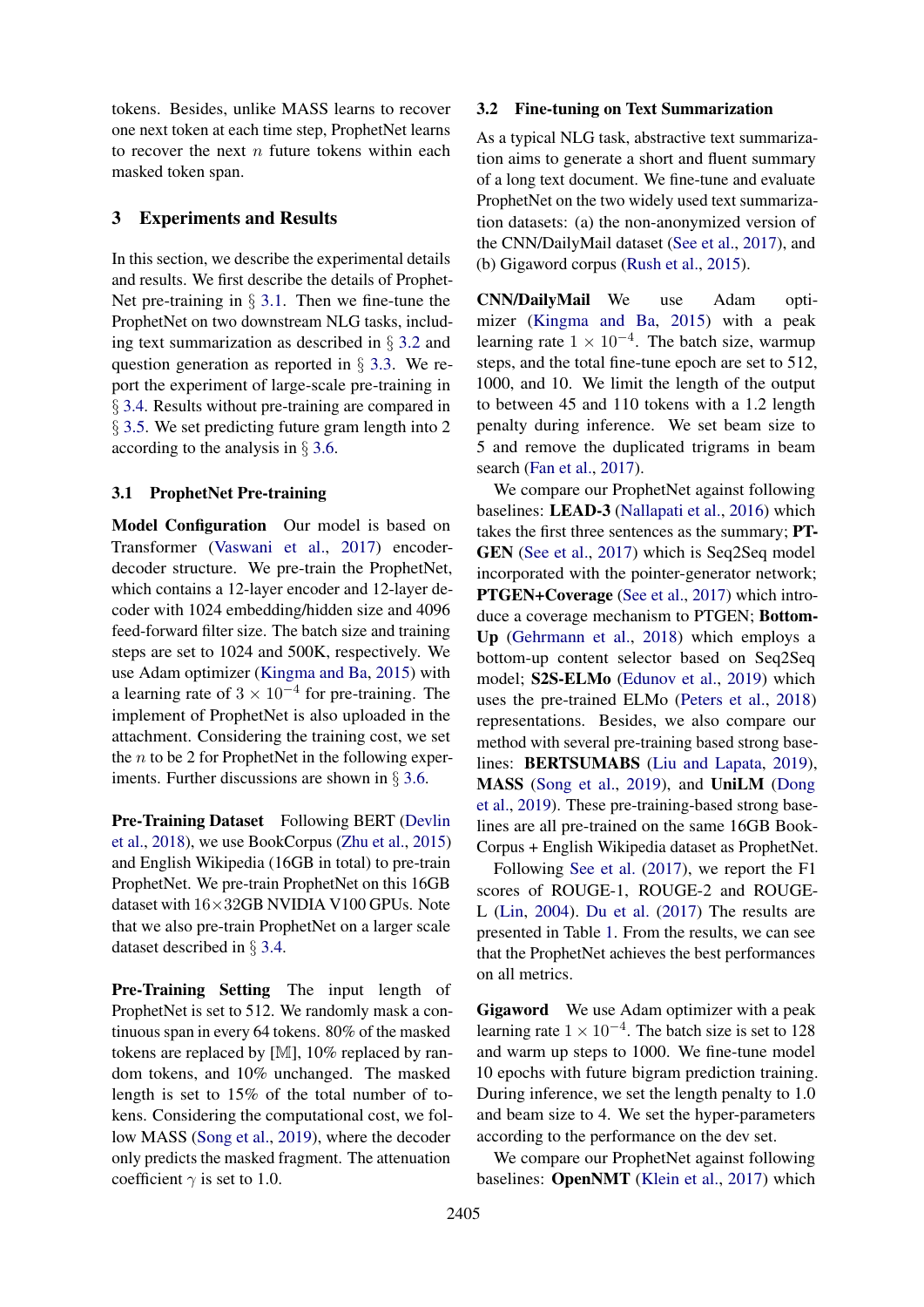| Method                                                  | ROUGE-1 | ROUGE-2 | ROUGE-L |
|---------------------------------------------------------|---------|---------|---------|
| LEAD-3 (Nallapati et al., 2017)                         | 40.42   | 17.62   | 36.67   |
| PTGEN (See et al., 2017)                                | 36.44   | 15.66   | 33.42   |
| PTGEN+Coverage (See et al., 2017)                       | 39.53   | 17.28   | 36.38   |
| S <sub>2</sub> S-ELM <sub>o</sub> (Edunov et al., 2019) | 41.56   | 18.94   | 38.47   |
| Bottom-Up (Gehrmann et al., 2018)                       | 41.22   | 18.68   | 38.34   |
| BERTSUMABS (Liu and Lapata, 2019)                       | 41.72   | 19.39   | 38.76   |
| BERTSUMEXTABS (Liu and Lapata, 2019)                    | 42.13   | 19.60   | 39.18   |
| MASS (Song et al., 2019)                                | 42.12   | 19.50   | 39.01   |
| UniLM (Dong et al., 2019)                               | 43.33   | 20.21   | 40.51   |
| ProphetNet                                              | 43.68   | 20.64   | 40.72   |

Table 1: Results on the CNN/DailyMail test set.

| Method                       | $R-1$ | $R-2$ | $R-I$ . |
|------------------------------|-------|-------|---------|
| OpenNMT (Klein et al., 2017) | 36.73 | 17.86 | 33.68   |
| Re3Sum (Cao et al., 2018)    | 37.04 | 19.03 | 34.46   |
| MASS (Song et al., 2019)     | 38.73 | 19.71 | 35.96   |
| UniLM (Dong et al., 2019)    | 38.45 | 19.45 | 35.75   |
| ProphetNet                   | 39.55 | 20.27 | 36.57   |

Table 2: Results on Gigaword test set. R is short for ROUGE.

implements the standard Seq2Seq model with attention mechanism; Re3Sum (Cao et al., 2018) which employs an extended Seq2Seq model to generate summaries based on the retrieved candidate summaries. And two pre-training based strong baselines: MASS (Song et al., 2019), and UniLM (Dong et al., 2019). The results are presented in Table 2. It can be observed that Prophet-Net outperforms previous models on all metrics.

| Method                         | B4    | MTR   | R-L   |
|--------------------------------|-------|-------|-------|
| CorefNQG (Du and Cardie, 2018) | 15.16 | 19.12 |       |
| SemQG (Zhang and Bansal, 2019) | 18.37 | 22.65 | 46.68 |
| UniLM (Dong et al., 2019)      | 21.63 | 25.04 | 51.09 |
| ProphetNet                     | 23.91 | 26.60 | 52.26 |
| MP-GSN (Zhao et al., 2018)     | 16.38 | 20.25 | 44.48 |
| SemQG (Zhang and Bansal, 2019) | 20.76 | 24.20 | 48.91 |
| UniLM (Dong et al., 2019)      | 23.08 | 25.57 | 52.03 |
| ProphetNet                     | 25.80 | 27.54 | 53.65 |

Table 3: Results on SQuAD 1.1 test set (with reference of Du et al. (2017) tokenized). B4 is short for BLEU-4, MTR is short for METEOR, and R-L is short for ROUGE-L. The same model is used to evaluate on the two different data splits.

### 3.3 Fine-tuning on Question Generation

The answer-aware question generation task (Zhou et al., 2017) aims to generate a question that asks towards the given answer span based on a given text passage or document. We conduct experiments on

this task to further evaluate the ProphetNet model. Following Du et al. (2017), we split the SQuAD 1.1 (Rajpurkar et al., 2016) dataset into training, development and test sets. We also report the results on the data split as did in Zhao et al. (2018), which reverses the development set and test set.

The question generation task is typically formulated as a Seq2Seq problem. The input passage and the answer are packed as "answer [SEP] input passage" as input, and the question is used as the target output sequence. We fine-tune the Prophet-Net model 10 epochs in the training set and report the results of the two kinds of data splits as mentioned above. The first 512 tokens of the passage are fed to the model. The peak learning rate is  $1 \times 10^{-5}$  and the batch size is set to 28.

We compare ProphetNet against the following models: CorefNQG (Du and Cardie, 2018) which employs a feature-rich encoder based on Seq2Seq model; MP-GSN (Zhao et al., 2018) which incorporates a gated self-attention encoder with maxout pointer; SemQG (Zhang and Bansal, 2019) which introduces two semantics-enhanced rewards for Seq2Seq model training. Besides, we also compare our model with UniLM (Dong et al., 2019), which is the previous state-of-the-art on this task.

The results, according to the references provided by Du et al. (2017) is shown in Table 3. The same model and inference hyper-parameters are used for the two different data split with swapped dev and test set. It can be seen that ProphetNet outperforms all previous methods with significant improvement.

#### 3.4 Large-scale Pre-training

Recent works show that the pre-trained model's performance on the downstream task can be improved when using larger scaled pre-training corpora (Lewis et al., 2019; Raffel et al., 2019). We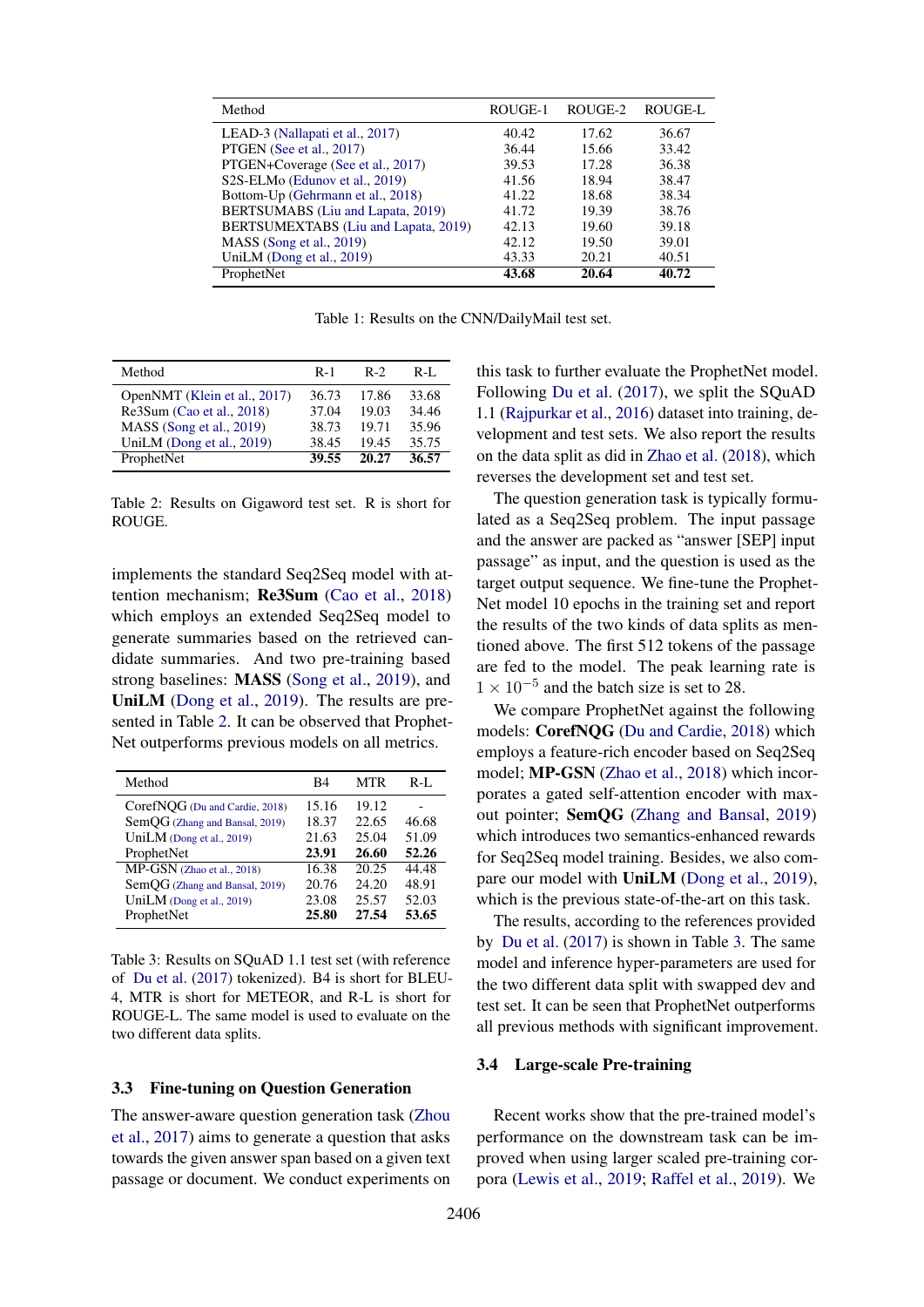| Dataset       | Method                                       | Corpus | $R-1$ | $R-2$ | $R-I$ |
|---------------|----------------------------------------------|--------|-------|-------|-------|
| CNN/DailyMail | T5 (Raffel et al., 2019)                     | 750GB  | 43.52 | 21.55 | 40.69 |
|               | PEGASUSLARGE (C4) (Zhang et al., 2019)       | 750GB  | 43.90 | 21.20 | 40.76 |
|               | PEGASUSLARGE (HugeNews) (Zhang et al., 2019) | 3800GB | 44.17 | 21.47 | 41.11 |
|               | BART (Lewis et al., 2019)                    | 160GB  | 44.16 | 21.28 | 40.90 |
|               | ProphetNet                                   | 160GB  | 44.20 | 21.17 | 41.30 |
| Gigaword      | PEGASUSLARGE (C4) (Zhang et al., 2019)       | 750GB  | 38.75 | 19.96 | 36.14 |
|               | PEGASUSLARGE (HugeNews) (Zhang et al., 2019) | 3800GB | 39.12 | 19.86 | 36.24 |
|               | ProphetNet                                   | 160GB  | 39.51 | 20.42 | 36.69 |

Table 4: Results on the CNN/DailyMail and Gigaword test sets of large-scale pre-training models. R is short for ROUGE, and Corpus denotes the size of the pre-training data.

also pre-train ProphetNet on the 160GB English language corpora of news, books, stories, and web text, which is similar<sup>1</sup> to the corpus used in BART (Lewis et al., 2019). The model configuration is the same as described in  $\S$  3.1. We fine-tune the ProphetNet on two downstream tasks CNN/DailyMail and Gigaword after pre-training, where the setting is the same as described in § 3.2. We compare ProphetNet (160GB) against the following strong baselines: T5 (Raffel et al., 2019) which is pre-trained on the text corpus of 750GB; PEGASUS<sub>LARGE</sub> (Zhang et al., 2019) which is pretrained on the text corpus of 750GB and 3800GB, respectively; And BART (Lewis et al., 2019) which is pre-trained on the similar dataset as the Prophet-Net (160GB).

We pre-train our model on  $16 \times 32GB$  NVIDIA V100 GPUs with 14 epochs. We can see that the performance increase as ProphetNet pretrains for more epochs on 160GB large-scale dataset. The results on test set are shown in Table 4. Our model achieves state-of-the-art performance on CNN/DailyMail compared to other baselines. It can be observed that the ROUGE-1 and ROUGE-L of ProphetNet on CNN/DailyMail are the highest. Moreover, ProphetNet (160GB) outperforms PEGASUSLARGE (C4 750GB) and PEGASUS<sub>LARGE</sub> (HugeNews 3800GB) on Gigaword using only about 1/5 and 1/20 of the pretraining corpus, respectively. To the best of our knowledge, ProphetNet also achieves new state-ofthe-art results on the Gigaword.

### 3.5 ProphetNet without Pre-training

ProphetNet achieves significant results improvement after pre-training, we also curious about the performance of ProphetNet when directly applied

it to downstream tasks without pre-training. Therefore, we evaluate the ProphetNet model without pre-training on CNN/DailyMail. The ProphetNet model without pre-training consists of 12-layer encoder and 12-layer decoder with 768 embedding/hidden size and 3072 feed-forward filter size. We compare the ProphetNet model with the original Seq2Seq Transformer which has the same architecture hyper-parameters of the ProphetNet. The training and evaluation details are the same as described in  $\S$  3.2. The results are shown in Table 5. Experimental results show that our method can significantly improve the model performance even without pre-training.

| Setting                            | $R-1$ | $R-2$ | R-L   |
|------------------------------------|-------|-------|-------|
| Transformer (Raffel et al., 2019)  | 39.19 | 17.60 | 36.69 |
| ProphetNet <sub>w/opre-train</sub> | 40.66 | 18.05 | 37.79 |

Table 5: Results on CNN/DailyMail dev set without pre-training

### 3.6 ProphetNet N-gram Comparison

ProphetNet predicts next contiguous n-gram tokens simultaneously for each time step. To explore the effectiveness of predicting  $n$  gram, we compare our ProphetNet model with  $n=1, 2$ , and 3. We also compare the MASS<sub>base</sub> which is very similar to ProphetNet<sub>base</sub>-1gram. The architecture hyper-parameter of all the models is set to 6-layer encoder, 6-layer decoder, 768 hidden size, and 12 attention heads, which are the same as MASSbase. These models are also pre-trained on the Wikipedia+BookCorpus dataset with 125k steps. Other hyper-parameters are the same as the description in  $\S 3.1$ . As we mentioned in  $\S 2.2$ , we set different attenuation coefficient for the power attenuation function. For ProphetNet<sub>base</sub>-2gram,  $\gamma$ is set to 1.0. For ProphetNet $_{base}$ -3gram model, the

 $1$ Due to CC-News is not officially released, we use similar public news corpus REALNEWS (Zellers et al., 2019)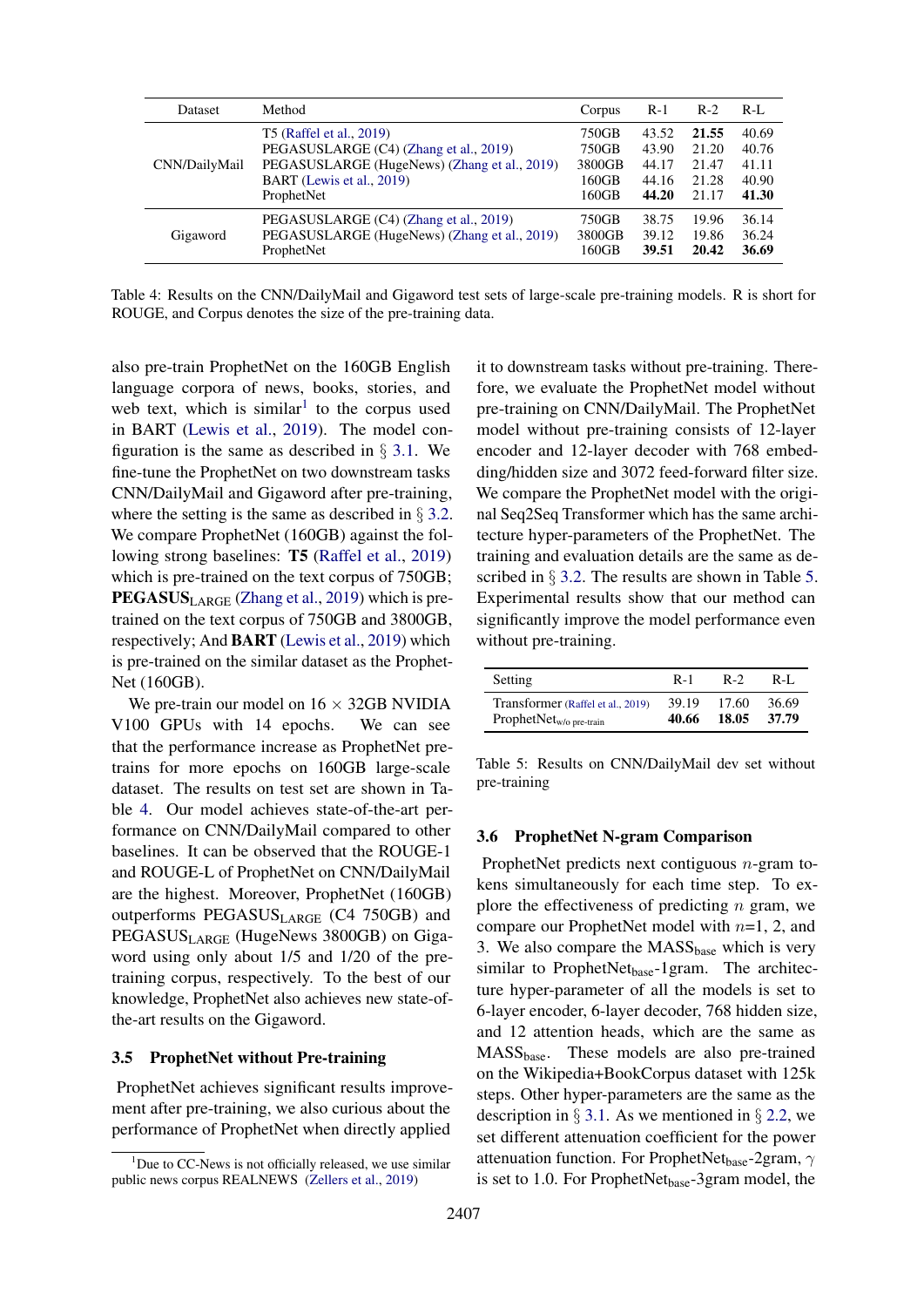attenuation coefficient  $\gamma$  is set to 0.5.

The pre-trained models are then fine-tuned on CNN/DailyMail. We report the F1 scores of ROUGE-1, ROUGE-2 and ROUGE-L. The results are shown in Table 6. We can see that the performance of ProphetNet<sub>base</sub>-3gram and ProphetNet<sub>base</sub>-2gram is comparable. Both of them perform better than  $MASS_{base}$  and ProphetNet $_{base}$ -1gram. Considering the computational and time cost, we use ProphetNet<sub>base</sub>-2gram in other experiments due to its training speed is 15% faster than ProphetNet<sub>base</sub>-3gram.

| Setting                                                                | $R-1$          | $R-2$          | $R-I.$         |
|------------------------------------------------------------------------|----------------|----------------|----------------|
| $MASS_{base}$                                                          | 42.12          | 19.50          | 39.01          |
| ProphetNet <sub>base</sub> -1gram<br>ProphetNet <sub>base</sub> -2gram | 42.21<br>42.52 | 19.54<br>19.78 | 39.06<br>39.59 |
| ProphetNetbase-3gram                                                   | 42.61          | 19.83          | 39.67          |

Table 6: n-gram comparison results on CNN/DailyMail test set

## 4 Related Work

Unsupervised pre-training has been successfully applied to various natural language processing tasks. GPT (Radford et al., 2018) takes plain text as pretraining data to predict the next tokens with leftward tokens. It is based on the left-to-right language model and can be used to generate stories and continue to write for a given text. BERT (Devlin et al., 2018) and SpanBERT (Joshi et al., 2019) use a Bi-directional language model to recover masked tokens/spans for a given sentence. Bidirectional information flow can be used to recover the masked positions, but no left-to-right language model dependency is learned. As a result, BERT and SpanBERT bring significant improvement for NLU tasks but are not suitable for generation tasks. XLNet (Yang et al., 2019) predicts the tokens with given positions and some tokens with their positions in the sentence in an AR manner. Although it uses AR to build a permuted-ordered language model, it is also not suitable for NLG tasks because it brought too much noise for a left-to-right language model. MASS (Song et al., 2019) pre-trains the sequence-to-sequence model by dropping a continuous token span to corrupt the original text and learns to recover it. T5 (Raffel et al., 2019) investigates different model structures and different pretraining tasks, and is pre-trained on a large scale corpus named C4 which is 750GB. BART (Lewis

et al., 2019) uses the encoder-decoder structure to generate the original sentence with its spoiled input to denoise. In the BART decoder, the undamaged language model is learned thus brings improvement to NLG tasks.

Natural language generation methods are typically based on the left-to-right or right-to-left language models and generate one token in each time step. These methods can not capture the information of future tokens. Recently, incorporating future information into language generation tasks has attracted the attention of researchers (Li et al., 2017; Serdyuk et al., 2018; Lawrence et al., 2019; Oord et al., 2018). Li et al. (2017) propose an actor-critic model which designs a value function as a critic to estimate the future success. In their method, they not only consider the MLE-based learning but also incorporate an RL-based value function into the decoder process. (Oord et al., 2018) do not predict future tokens directly but tried to model a density ratio to preserve the mutual information between context and future token. Serdyuk et al. (2018) point out traditional Recurrent Neural Networks (RNNs) may prefer to generate each token based on the recent tokens, it is hard to learn the long-term dependencies. To capture the future information and learn the long-term dependencies, they run the forward RNN and backward RNN in parallel. Lawrence et al. (2019) concatenates the source and target to train an encoder instead of encoder-decoder architecture. They use special placeholder tokens to replace some tokens of the target for the model training process. At the inference process, they generate the target by replacing each placeholder token.

### 5 Conclusion

In this paper, we introduce ProphetNet, a sequenceto-sequence pre-training model that learns to predict future n-gram at each time step. ProphetNet achieves the best performance on both abstractive summarization and question generation tasks. Furthermore, ProphetNet achieves new state-of-the-art results on CNN/DailyMail and Gigaword using only about 1/3 the pre-training epochs of the previous model.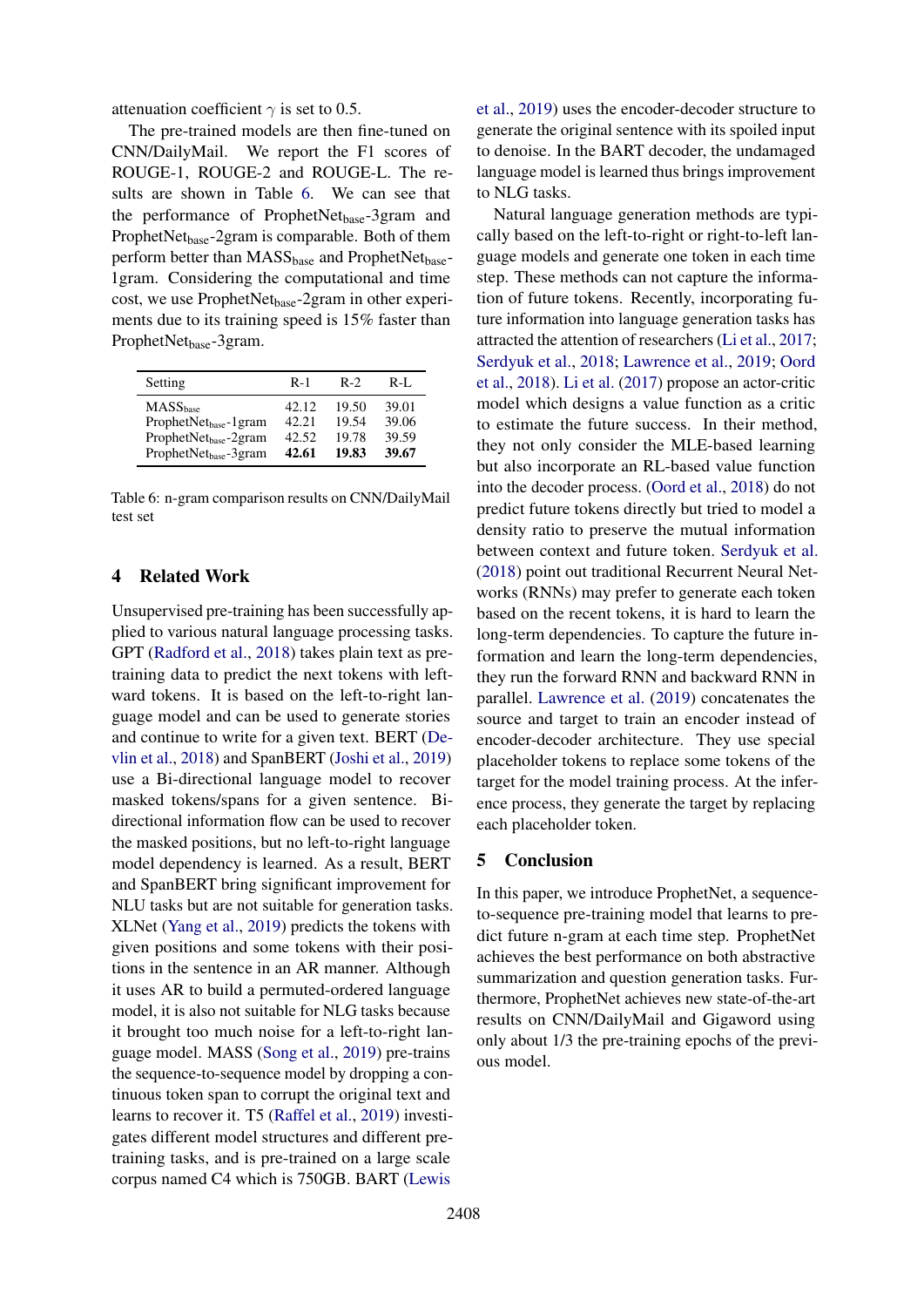### References

- Ziqiang Cao, Wenjie Li, Sujian Li, and Furu Wei. 2018. Retrieve, rerank and rewrite: Soft template based neural summarization. In *ACL*.
- Jacob Devlin, Ming-Wei Chang, Kenton Lee, and Kristina Toutanova. 2018. Bert: Pre-training of deep bidirectional transformers for language understanding. In *NAACL*.
- Li Dong, Nan Yang, Wenhui Wang, Furu Wei, Xiaodong Liu, Yu Wang, Jianfeng Gao, Ming Zhou, and Hsiao-Wuen Hon. 2019. Unified language model pre-training for natural language understanding and generation. In *NeurIPS*.
- Xinya Du and Claire Cardie. 2018. Harvesting paragraph-level question-answer pairs from wikipedia. In *ACL*.
- Xinya Du, Junru Shao, and Claire Cardie. 2017. Learning to ask: Neural question generation for reading comprehension. *arXiv preprint arXiv:1705.00106*.
- Sergey Edunov, Alexei Baevski, and Michael Auli. 2019. Pre-trained language model representations for language generation. *arXiv preprint arXiv:1903.09722*.
- Angela Fan, David Grangier, and Michael Auli. 2017. Controllable abstractive summarization. *arXiv preprint arXiv:1711.05217*.
- Sebastian Gehrmann, Yuntian Deng, and Alexander M Rush. 2018. Bottom-up abstractive summarization. In *EMNLP*.
- Caglar Gulcehre, Francis Dutil, Adam Trischler, and Yoshua Bengio. 2017. Plan, attend, generate: Planning for sequence-to-sequence models. In *NIPS*.
- Mandar Joshi, Dangi Chen, Yinhan Liu, Daniel S Weld, Luke Zettlemoyer, and Omer Levy. 2019. Spanbert: Improving pre-training by representing and predicting spans. *arXiv preprint arXiv:1907.10529*.
- Diederik P Kingma and Jimmy Ba. 2015. Adam: A method for stochastic optimization. In *ICLR*.
- Guillaume Klein, Yoon Kim, Yuntian Deng, Jean Senellart, and Alexander M Rush. 2017. Opennmt: Opensource toolkit for neural machine translation. In *ACL*.
- David Krueger, Tegan Maharaj, János Kramár, Mohammad Pezeshki, Nicolas Ballas, Nan Rosemary Ke, Anirudh Goyal, Yoshua Bengio, Aaron Courville, and Chris Pal. 2016. Zoneout: Regularizing rnns by randomly preserving hidden activations. *arXiv preprint arXiv:1606.01305*.
- Carolin Lawrence, Bhushan Kotnis, and Mathias Niepert. 2019. Attending to future tokens for bidirectional sequence generation. *arXiv preprint arXiv:1908.05915*.
- Mike Lewis, Yinhan Liu, Naman Goyal, Marjan Ghazvininejad, Abdelrahman Mohamed, Omer Levy, Ves Stoyanov, and Luke Zettlemoyer. 2019. Bart: Denoising sequence-to-sequence pre-training for natural language generation, translation, and comprehension. *arXiv preprint arXiv:1910.13461*.
- Jiwei Li, Will Monroe, and Dan Jurafsky. 2017. Learning to decode for future success. *arXiv preprint arXiv:1701.06549*.
- Chin-Yew Lin. 2004. Rouge: A package for automatic evaluation of summaries. In *Text summarization branches out*.
- Yang Liu and Mirella Lapata. 2019. Text summarization with pretrained encoders. *arXiv preprint arXiv:1908.08345*.
- Stephen Merity, Nitish Shirish Keskar, and Richard Socher. 2017. Regularizing and optimizing lstm language models. *arXiv preprint arXiv:1708.02182*.
- Ramesh Nallapati, Feifei Zhai, and Bowen Zhou. 2017. Summarunner: A recurrent neural network based sequence model for extractive summarization of documents. In *AAAI*.
- Ramesh Nallapati, Bowen Zhou, Caglar Gulcehre, Bing Xiang, et al. 2016. Abstractive text summarization using sequence-to-sequence rnns and beyond. *arXiv preprint arXiv:1602.06023*.
- Aaron van den Oord, Yazhe Li, and Oriol Vinyals. 2018. Representation learning with contrastive predictive coding. *arXiv preprint arXiv:1807.03748*.
- Razvan Pascanu, Tomas Mikolov, and Yoshua Bengio. 2013. On the difficulty of training recurrent neural networks. In *ICML*.
- Matthew E Peters, Mark Neumann, Mohit Iyyer, Matt Gardner, Christopher Clark, Kenton Lee, and Luke Zettlemoyer. 2018. Deep contextualized word representations. In *NAACL*.
- Alec Radford, Karthik Narasimhan, Tim Salimans, and Ilya Sutskever. 2018. Improving language understanding by generative pre-training. *URL https://s3 us-west-2. amazonaws. com/openai-assets/researchcovers/languageunsupervised/language understanding paper. pdf*.
- Alec Radford, Jeffrey Wu, Rewon Child, David Luan, Dario Amodei, and Ilya Sutskever. 2019. Language models are unsupervised multitask learners. *OpenAI Blog*, 1(8).
- Colin Raffel, Noam Shazeer, Adam Roberts, Katherine Lee, Sharan Narang, Michael Matena, Yanqi Zhou, Wei Li, and Peter J Liu. 2019. Exploring the limits of transfer learning with a unified text-to-text transformer. *arXiv preprint arXiv:1910.10683*.
- Pranav Rajpurkar, Jian Zhang, Konstantin Lopyrev, and Percy Liang. 2016. Squad: 100,000+ questions for machine comprehension of text. In *EMNLP*.